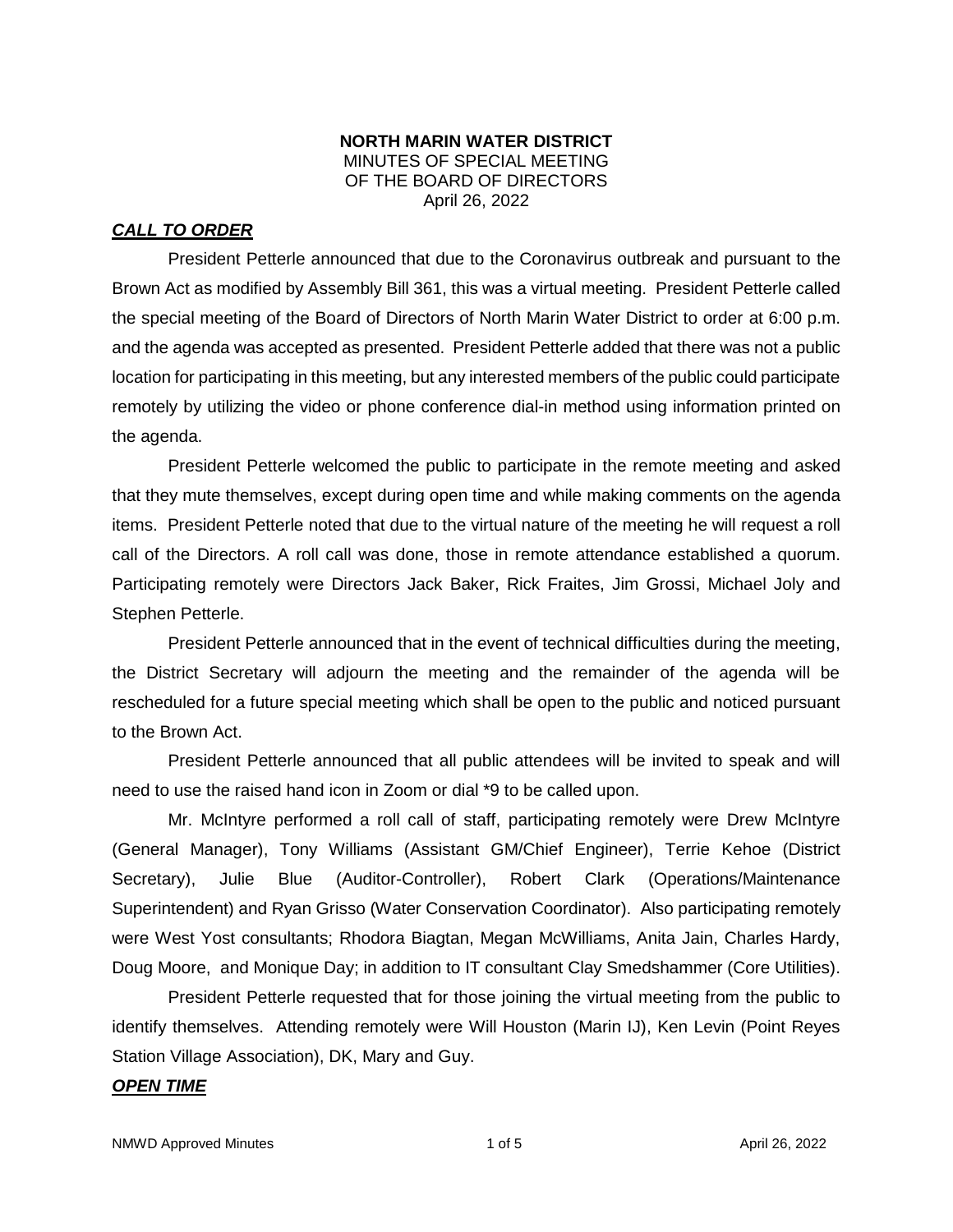President Petterle asked if anyone from the public wished to bring up an item not on the agenda and there was no response.

#### *LOCAL WATER SUPPLY ENHANCEMENT STUDY WORKSHOP No. 2*

Mr. Williams introduced West Yost Associates as the presenter for the workshop. Mr. Williams noted that the original intent was to be in sync with Sonoma Water's Regional Water Supply Resiliency study, and NMWD's local water supply study is working in parallel with their study. Mr. Williams apprised that the Board that the purpose of the workshop was to provide the Board and the public with a preview of the 2022 Local Water Supply Enhancement Study findings and recommendations.

Rhodora Biagtan of West Yost Associates began the presentation on the Local Water Supply Enhancement Study Board Workshop No. 2. She gave an overview on the evaluation of water supply alternatives, feasible projects and next steps.

Ms. Biagtan discussed the findings and conclusions of the 2022 Local Water Supply Enhancement Study and the focus was on feasible local projects and potential regional collaboration. The feasible local projects included: improvement of recapture efficiency and pretreatment modifications for Stafford Treatment Plant; installation of a spillway notch slide gate to increase Stafford Lake storage capacity; and diverting captured stormwater into Stafford Lake. Ms. Biagtan stated that some potential regional collaboration projects to consider as part of the SCWA Regional Water Supply Resiliency Study were; aquifer storage recover, indirect potable reuse and desalination. Additionally, she reported on some near-term drought management options which included: maximizing delivery of natural flows in the Russian River; rehabilitation of Kastania Pump Station, Increase Groundwater Production, regulatory flexibility through Temporary Urgency Change Petitions; Water Conservation and Water Use Efficiency. In the conclusion of the presentation next steps and funding strategies were discussed.

Ms. Biagtan also acknowledged staff that aided in the study from; NMWD, Marin County Parks, Marin County Flood Control and Water Conservation District, and Sonoma Water.

President Petterle thanked Ms. Biagtan and West Yost for the concise presentation.

President Petterle asked if there were any comments or questions from the Directors.

Director Joly asked about the large increase in potable demands and asked why there was a huge increase from 2020 to 2025. Mr. Williams replied that this information was an excerpt from the Urban Water Management Plan and not from West Yost. He stated that it is staff's best guess about upcoming development in Novato and reflects some of the known projects like Fireman's Fund. Director Joly asked if it included ABAG housing projections. Mr. Williams confirmed.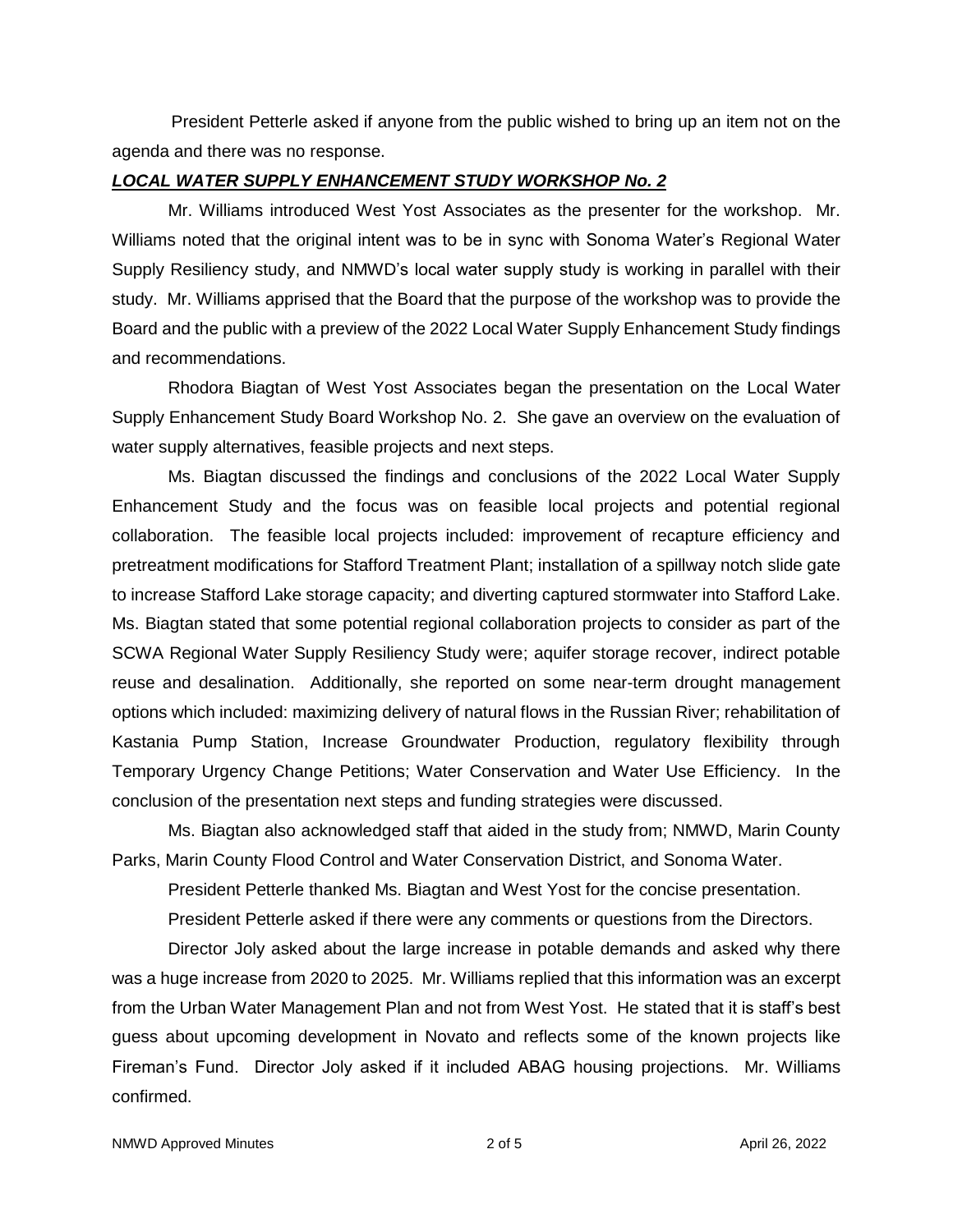Director Fraites stated that on the final page, the funding strategy does not show any federal or state funds to tap into. Ms. Biagtan replied that the headings do include subcategories that provide both state and federal funding. Director Fraites stated that he was concerned about funding, adding he appreciated the clarification and the study.

Director Grossi stated that he thought the study was well thought out and thorough and he was impressed by all the information provided in this one study. He added that this is the first step, the big job it to make sure some of these projects happen.

President Petterle asked if there were any comments or questions from the public and there was one anonymous question. An anonymous participant asked about the options presented and inquired about which ones would result in the best quality water and which are the most sustainable. Mr. Williams replied that the option to improve the operation of Stafford Treatment Plant and minimized the water we reject in the drinking water process is huge on a sustainability scale, it has minimal waste and the approach is very efficient. The others as far as the water quality is concerned, is the same quality we already see in the Novato Creek Watershed. Mr. Williams emphasized that all identified feasible projects have equal water quality implications and they all are sustainable. Mr. Clark added that the quality of the treated water won't change.

President Petterle asked if the Directors had any further questions or comments.

Director Fraites stated that he knows desalination is ruled out due to cost, but asked if there are other serious discussions about desalination with the other water contractors Mr. McIntyre responded that Jacobs Engineering is in contract with MMWD to future evaluation a Marin County desalination option.

Director Grossi stated that he realizes the cost of sediment removal is prohibitive from Stafford Lake, however over time it may be necessary to increase capacity. Additionally, he commented that there may also be some water quality advantages to remove the sediment. Mr. Clark replied that this has been discussed in the past, and staff have also looked to see if they can trap the nutrients in the sediment and look at what the District is doing currently to keep the sediments from building up. Mr. Clark added that this is the question we should ask the consultants in the future, noting there is also a lot more we can do further downstream on the tributaries in the lake. Director Grossi stated that this year at his ranch they cleaned up the pond sediment, noting the cost was less if you do not have to haul it off site. He added there may be a more cost effective to way to get rid of the sediment. Mr. Clark replied that the transportation cost alone is expensive. Director Grossi stated that he thought it was still something to discuss and explore. Director Petterle noted that there may be an opportunity to stock pile the soil and make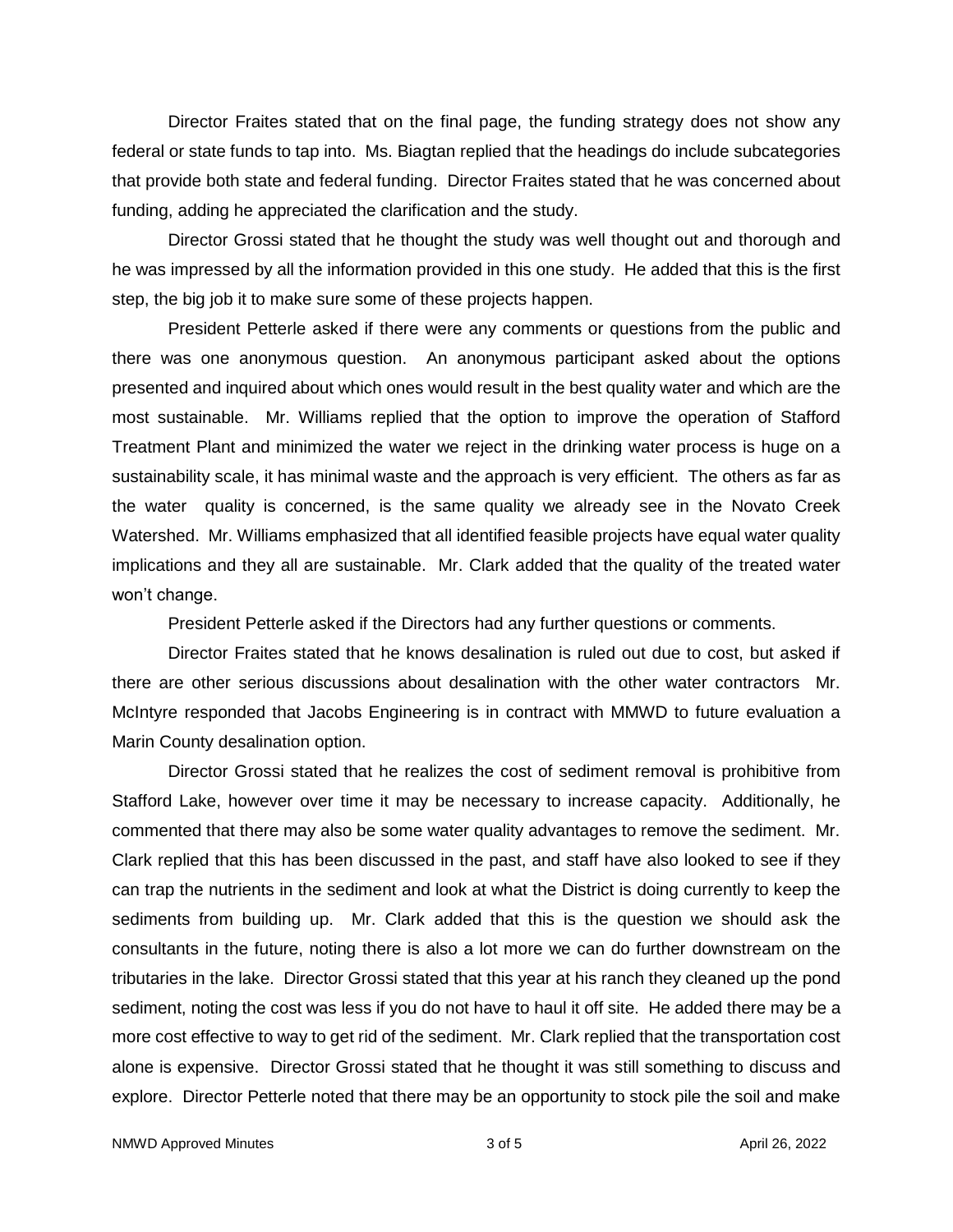it available for the park if they are interested. Mr. Williams stated that he and Mr. Clark had discussed this in the past. He added that Marin County Parks staff are talking about a trail project in which they may use sediment from the lake and it would be an opportunity to dispose of the sediment locally. Tony Williams stated that Roger Leventhal at the Marin County Flood Control District said they are facing a shoreline problem along the bay because there is a lack of sediment from the sea level rise. He added that the Regulatory Water Quality Control Board is also looking at the concept of hydraulically dredging.

Director Joly stated that he was glad the NMWD is still tracking desalination, noting it is an expensive proposition, but we need to look at it. He added that he is happy that SCWA and MMWD are potential regional desalination players. Director Joly asked if West Yost could do an addendum to the study to see what new technology is in the forefront to improve water supply in the next decade. Mr. Clark asked for clarification, if he meant extracting water out of the aquifers or out of the atmosphere as part of the study. Director Joly replied that climate change and water supply is a big political issue around the world and we need to see what possibilities are out there to enhance water supply. Mr. McIntyre stated that these are all good questions, and it is good to think outside of the box. He emphasized that during his years of work at NMWD, studies have shown that it is more efficient and cost effective to develop new water supply options on a regional level than local. Mr. McIntyre added that these questions should be given to SCWA who supply the bulk of our water, noting they have future studies planned for long-term water supply improvement projects. Director Joly agreed, stating it is good for all of us and benefits all regions.

Director Fraites stated that he would like to look closer at the Bowman Canyon Dam option. He noted that creating a new reservoir may be dicey, but it is worth consideration. Director Grossi stated that the Bowman Canyon Dam option may also benefit the Flood Control District and that could provide the opportunity for more funding. He added that what is important now is coordinating with SCWA, MMWD and using the Jacobs Study to help us come up with the best cost per acre-foot scenario.

Director Petterle stated that these reports are great for those in the water industry who typically use acre-foot (af) or hundred cubic feet (ccf) for volume measurements. He added that the typical consumer however only understands gallons. Director Petterle stated that the water agencies wonder why the public don't listen and that is partly because of the terminology used. He emphasized that NMWD as an agency should report in terms our customers can relate to. Mr. McIntyre responded that Mr. Williams can review the units concern with Ms. Biagtan before the report is finalized.

A discussion ensued about the Districts existing, comprehensive recycled water network,